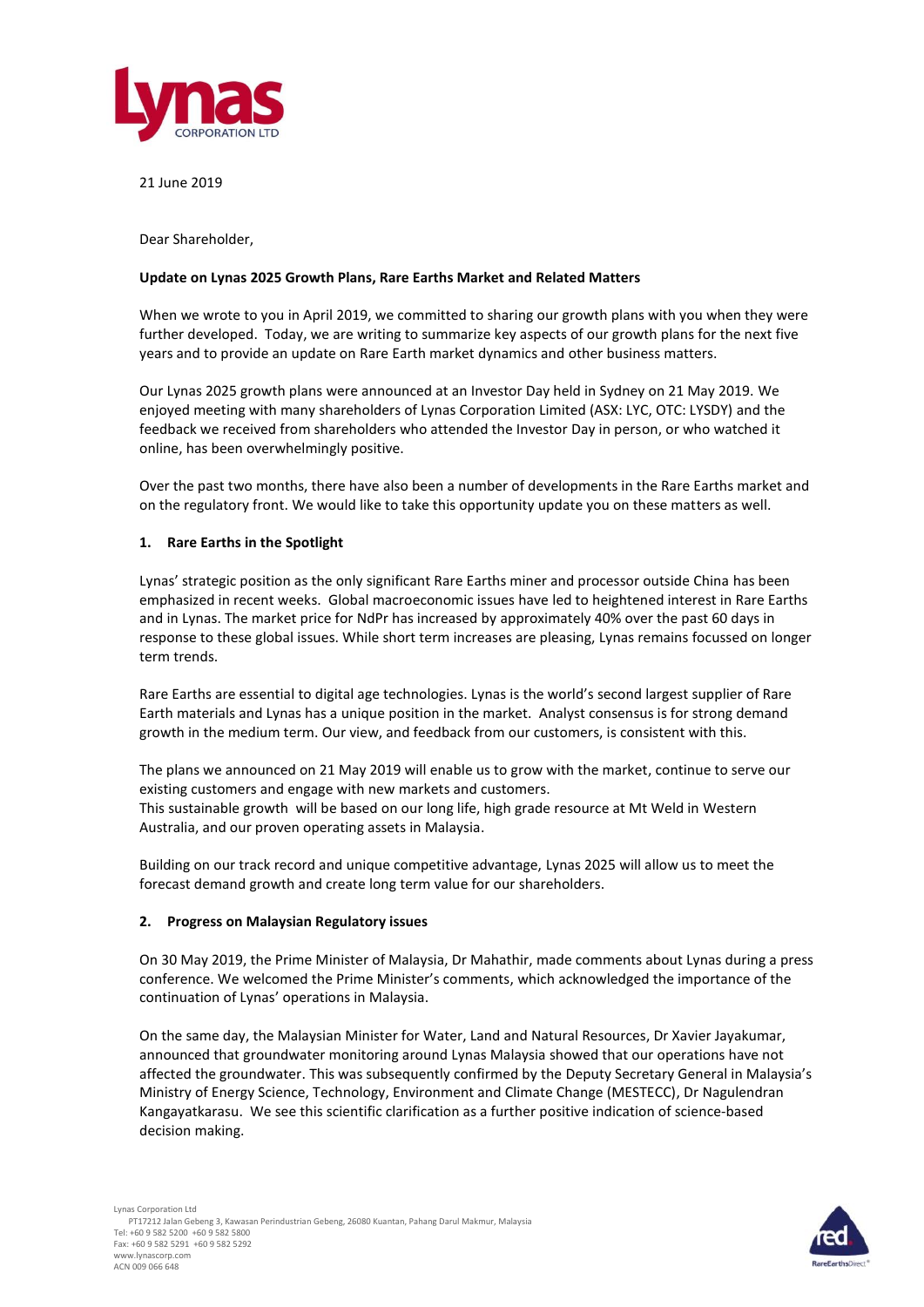

Lynas remains confident of a resolution to the remaining issues related to our WLP residue, which is classified as very low level radioactive material under International Atomic Energy Agency (IAEA) guidelines, and we continue to work with the Malaysian government seeking agreement to conditions for the renewal of our operating license which is due on 2 September 2019. At the same time, Lynas is continuing to progress the formal appeal announced on 3 January 2019. The appeal hearing date has been set for 28 June 2019 and we will keep shareholders updated on both our ongoing discussions and on the appeal process.

Other work relating to the renewal of our operating license is being completed in line with normal license renewal processes.

## **3. Lynas 2025: Growing with the Market**

On 21 May 2019, we held an Investor Day and released a detailed presentation summarizing the key aspects of our plans for Lynas 2025: Growing with the Market.

A copy of the Investor Day [presentation](https://www.lynascorp.com/Shared%20Documents/Lynas%202025%20-%20Growing%20with%20the%20Market%20Investor%20Day%20Presentation.pdf) and link to view the [webcast](https://edge.media-server.com/m6/p/vhrw6on2) are available in the 'Briefings' tab on the Investor section of our website [\(www.lynascorp.com\)](http://www.lynascorp.com/).

A summary of our plans is as follows:

| A larger business to meet forecast demand<br>growth                                                             | Efficient capacity expansion leveraging Lynas'<br>$\bullet$<br>unique assets<br>Growing throughput to deliver 10,500 tpa of<br>$\bullet$<br>NdPr products                                                                                              |
|-----------------------------------------------------------------------------------------------------------------|--------------------------------------------------------------------------------------------------------------------------------------------------------------------------------------------------------------------------------------------------------|
| A diversified industrial footprint with processing<br>facilities in optimal locations                           | Upstream processing close to the resource.<br>$\bullet$<br>Cracking & Leaching (C&L) will transition to<br>WA. This will also satisfy Malaysian<br>requirements<br>Downstream processing close to our<br>$\bullet$<br>customers in Malaysia and the US |
| Continuing to be the supplier of choice to non-<br>Chinese customers with a fit for market product<br>portfolio | Selected separated Heavy Rare Earth<br>$\bullet$<br>products from our new US facility<br>Increasing value from our Cerium product<br>$\bullet$<br>range, resulting from substantial R&D by<br>Lynas                                                    |
| <b>Enhancing earnings</b>                                                                                       | Step change in production will underpin<br>$\bullet$<br>revenue growth<br>Improved portfolio pricing and continued flow<br>$\bullet$<br>sheet and cost efficiencies will deliver<br>improved margins                                                   |
| A \$500m capital plan                                                                                           | Self-funded with support of JARE<br>$\bullet$                                                                                                                                                                                                          |

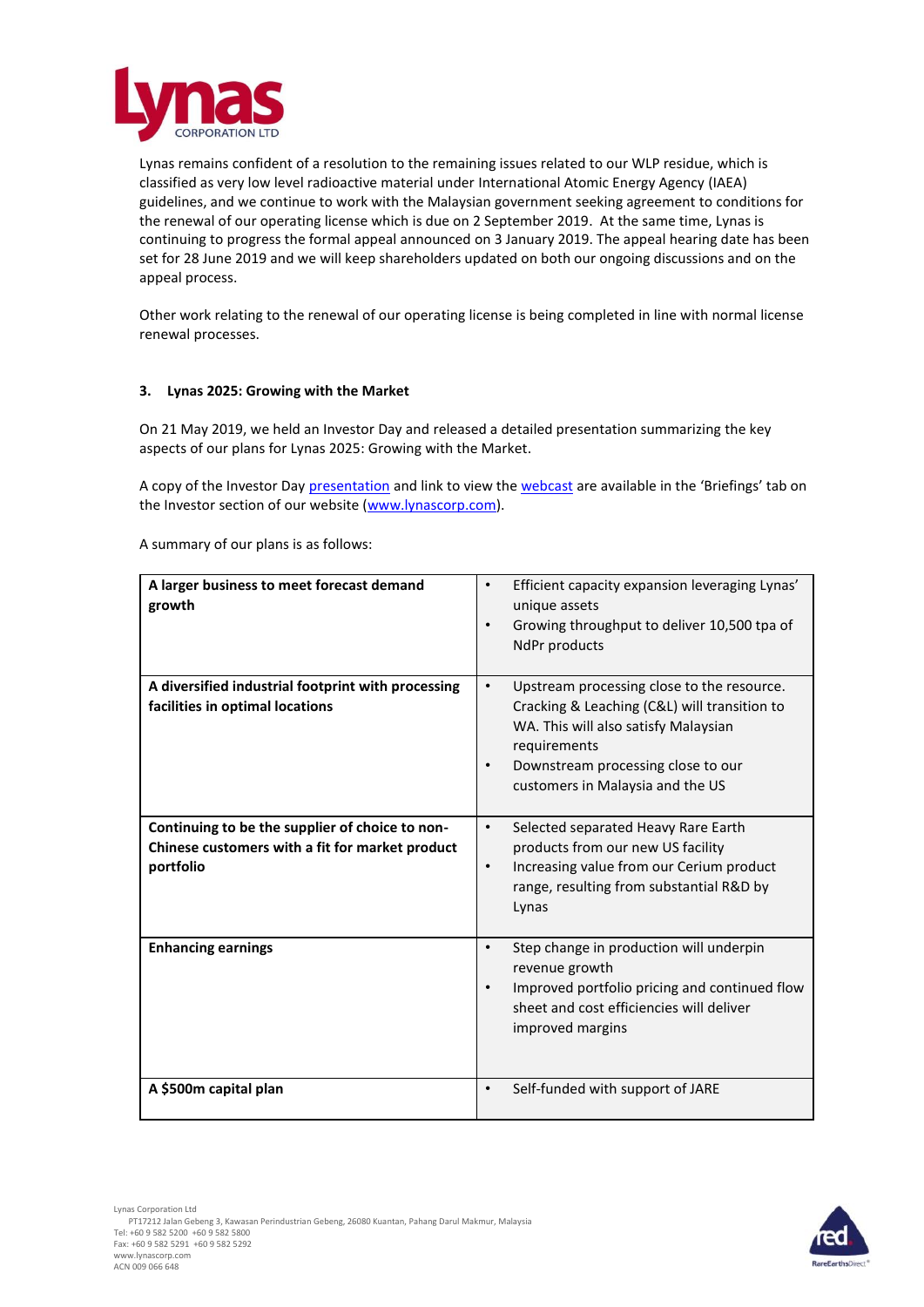

# *MOU with Blue Line Corporation in US*

As part of our plan to diversify our industrial footprint, on 20 May 2019, we were pleased to announce an MOU with Blue Line Corporation, a Texas Corporation, for a joint venture to develop Rare Earths separation capacity in the United States. The United States needs Rare Earths and there is currently no separation capability in the United States. We have received significant expressions of support in the United States for the proposed Heavy Rare Earths separation facility, which will add to Lynas' downstream processing capability to meet the needs of our customers.

The United States facility would be in addition to, and not a substitution for, the Lynas facilities in Malaysia and Western Australia. Lynas does not currently separate our own Heavy Rare Earths product, known as SEG. The joint venture plans to separate the Heavy Rare Earths in the Lynas SEG product at the Texas facility. Demand, particularly for Dysprosium and Terbium is increasing and our customers need this material for the production of high performance magnets.

The joint venture with Blue Line is at the MOU stage and both parties will now work on finalizing the details. Further details will be released as they become available.

## *Strong Support in Western Australia*

The Western Australian Minister for Mines and Petroleum, Bill Johnston, has confirmed in recent media reports that he supports Lynas' plan to relocate C&L operations to Western Australia, subject to the granting of relevant regulatory approvals and appropriate residue management steps being implemented. While the final location of C&L operations has not yet been selected from the Lynas short list of two locations (Mt Weld and Kalgoorlie), we have a supportive local community in Laverton, close to Mt Weld, and the Mayor of Kalgoorlie, John Bowler, has publicly stated his support for a potential Lynas plant in the Kalgoorlie area.

#### *Next Steps*

Lynas has undertaken detailed work on our growth plans over several months. We were pleased to present an update on 21 May 2019 on the work completed to date and on the further work still required. The Lynas Board has approved these growth plans, recognizing that several milestones will need to be achieved before the growth plans are fully implemented, including:

- (a) Regulatory approvals
- (b) Finalizing with JARE the terms of the proposed long term loan facility extension
- (c) Detailed design and engineering work
- (d) Construction works
- (e) Commissioning and ramp up

Lynas 2025 is focused on building long term shareholder value. Our team remains hard at work implementing these plans, and we will continue to provide periodic updates as our plans progress.

### **4. Business Update**

In calendar year 2018, our operations team focused on sustainably delivering the Lynas NEXT outputs to achieve 7,200 tonnes NdPr per annum (average 600 tonnes/month). The introduction of separated Nd and Pr products would account for 25% of total NdPr production. We first met the 600 tonnes/month target in September 2018 and again in October 2018, well ahead of the target dates under the Lynas NEXT project. November and December were lower production months as we configured circuits to separate Pr and Nd,